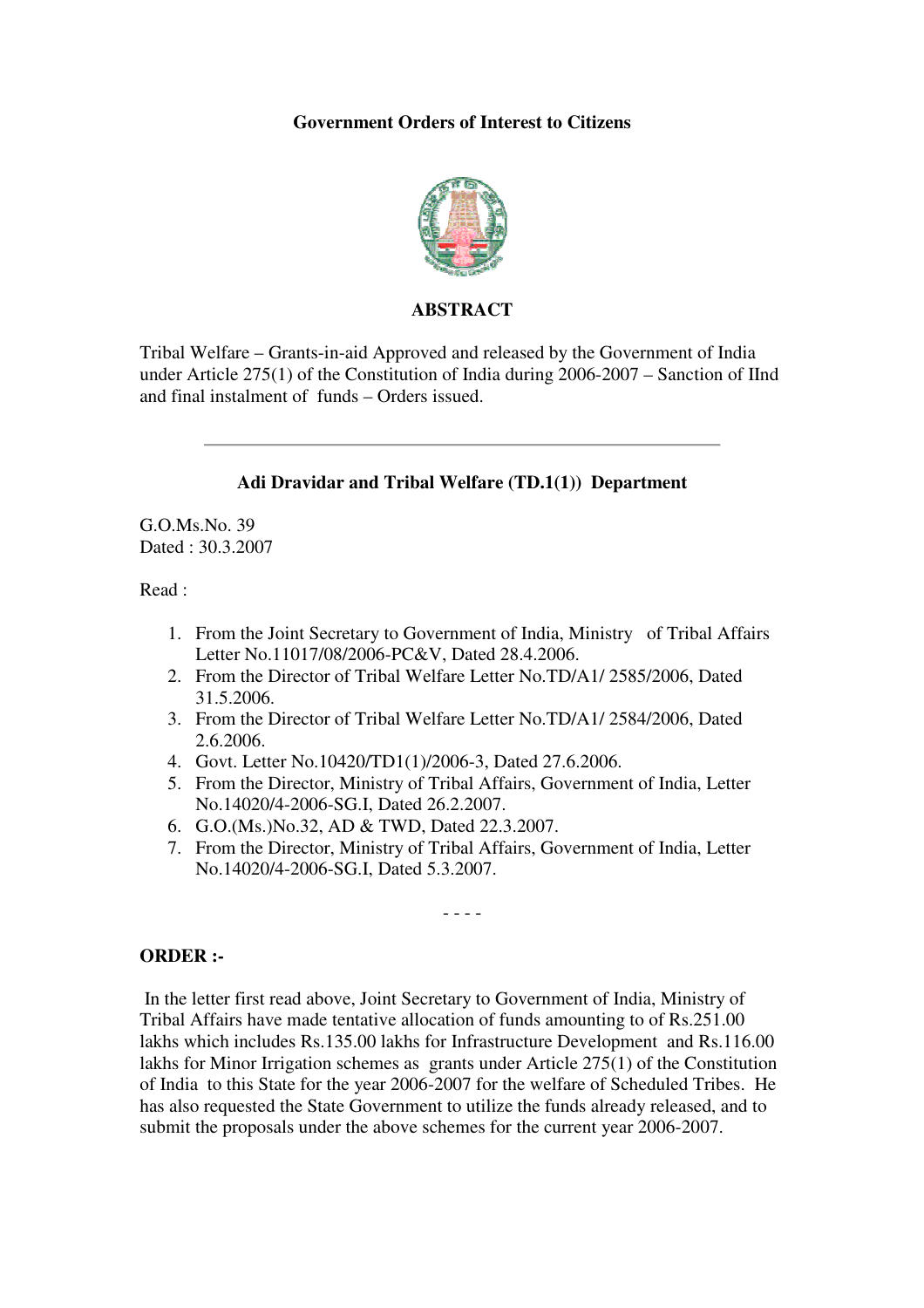2. In the letter second read above, the Director of Tribal Welfare has recommended the proposals for a sum of Rs.116.00 lakhs for the Minor Irrigation scheme under the Grants under Article 275(1) of the Constitution of India for the year 2006-2007 and the same was forwarded to Government of India for approval.

3. In the letter third read above, the Director of Tribal Welfare has recommended the proposals for the implementation of the Infrastructure facilities such as provision of drinking water facilities, provision of street lights, construction of thrashing floors and bridges and construction of houses etc. for a total amount of Rs.135.00 lakhs for the year 2006-2007 for approval and the same were recommended and forwarded to Government of India.

4. In the letter fifth read above, the Government of India has released a sum of Rs.1,44,60,000/- as first instalment of non recurring grants to this Government under Ist Proviso to Article 275(1) of the Constitution of India for implementation of Infrastructure and Minor Irrigation schemes for the welfare of Tribals for the year 2006-2007.

5. In the G.O. sixth read above, orders were issued for the release of first instalment amount of Rs.1,44,59,500/- out of the total release of 1,44,60,000/- under Ist Proiso to Article 275(1) of the Constitution of India for implementation of Infrastructure and Minor Irrigation schemes for the welfare of Tribals for the year 2006-2007.

6. In the letter seventh read above, the Government of India has now released a sum of Rs.1,06,40,000/- as second and final instalment of non recurring grants to this Government under Ist Proviso to Article 275(1) of the Constitution of India for implementation of Infrastructure and Minor Irrigation schemes for the welfare of Tribals for the year 2006-2007.

7. The Government after careful examination sanction the Grant-in-aid of Rs.1,06,40,500/- (Rupees One Crore Six lakhs Forty thousand and five hundred only) including the balance amount of Rs.500 already released by the Government of India during 2006-2007 under Article 275(1) of the Constitution of India for the schemes mentioned below.

# **ANNEXURE.I - SCHEMES TO BE IMPLEMENTED BY COMMISSIONER OF TRIBAL WELFARE**

## 1. **I. Minor Irrigation scheme**

# **TIRUVANNAMALAI DISTRICT**

| Sl. | Description of works        | Physical Financial |
|-----|-----------------------------|--------------------|
| No. |                             |                    |
|     | (Irrigation facilities)     | (Rs.in             |
|     |                             | lakhs)             |
|     | Construction of check dams  | 2.50               |
|     | for Rainwater harvesting in |                    |
|     | Irular cultivation areas in |                    |
|     | Naiynur (Tiruvannamalai     |                    |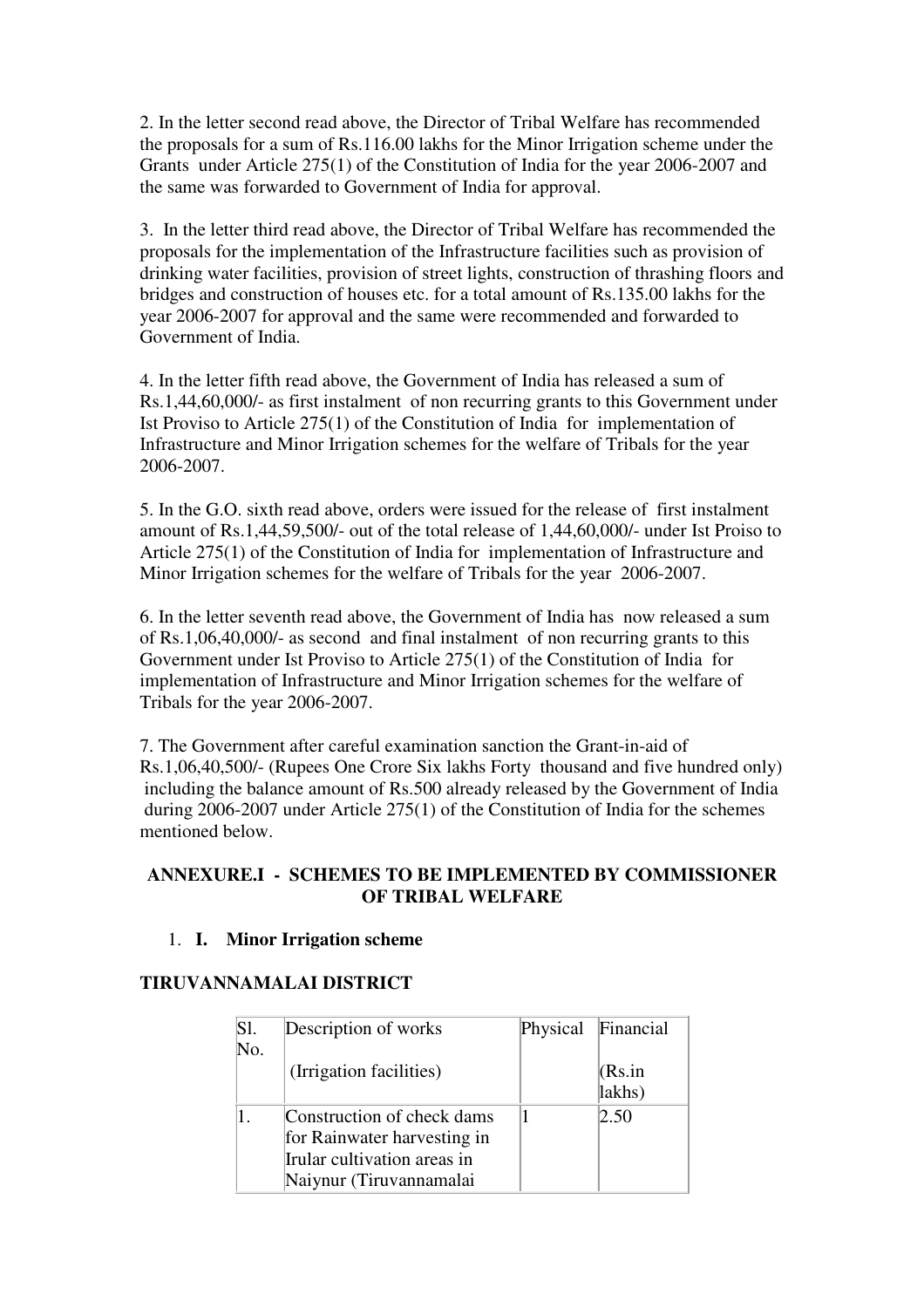| ---- |  |  |
|------|--|--|

| $\overline{2}$ . | Construction of check dams for Rainwater harvesting in $\ $ 1<br>Irular cultivation areas in Nachandal (Tiruvannamalai<br>Block)                                                                                        |              | 5.00  |
|------------------|-------------------------------------------------------------------------------------------------------------------------------------------------------------------------------------------------------------------------|--------------|-------|
| 3.               | Construction of check dams for Rainwater harvesting in<br>Irular cultivation areas in Edappaalayam<br>(Tiruvannamalai Block)                                                                                            | 1            | 5.00  |
| 4.               | Construction of check dams for Rainwater harvesting in<br>Irular cultivation areas in Pavupattu (Tiruvannamalai<br>Block)                                                                                               | 1            | 5.00  |
| 5.               | Construction of check dams for Rainwater harvesting in<br>Irular cultivation areas in Paraiyampattu<br>(Tiruvannamalai Block)                                                                                           | $\vert$ 1    | 5.00  |
| 6.               | Construction of check dams for Rainwater harvesting in<br>Irular cultivation areas in Seelapandai (Thurinjapuram<br>Block)                                                                                              | $\vert$ 1    | 2.50  |
| 7.               | Construction of check dams for Rainwater harvesting in<br>Irular cultivation areas in Boothamangalam<br>(Thurinjapuram Block)                                                                                           | $\vert$ 1    | 2.50  |
| 8.               | Construction of check dams for Rainwater harvesting in<br>Irular cultivation areas in Puramsillavadi<br>(Thurinjapuram Block)                                                                                           | $\mathbf{1}$ | 2.50  |
| 9.               | Construction of check dams for Rainwater harvesting in<br>Irular cultivation areas in Vadapuzhuthiyuri<br>(Thurinjapuram Block)                                                                                         | $\mathbf{1}$ | 2.50  |
| 10.              | Construction of check dams for Rainwater harvesting in<br>Irular cultivation areas in Pudur village (Kalasapakkam<br>Block)                                                                                             | $\mathbf{1}$ | 2.50  |
| 11.              | Construction of check dams for Rainwater harvesting in<br>Irular cultivation areas in Kidampalyam village (<br>Kalasapakkam Block)                                                                                      | 1            | 2.50  |
| 12               | Construction of check dams for Rainwater harvesting in<br>Irular cultivation areas in Jamunamarathur to Athimoor<br>road side odai. (Proposals received for 10.00 lakhs and<br>it has been restricted to Rs.9.10 lakhs) | $\vert$ 1    | 9.10  |
|                  | <b>TOTAL</b>                                                                                                                                                                                                            | 12           | 46.60 |

# **SALEM DISTRICT**

|                                                  | 46.60 |
|--------------------------------------------------|-------|
| Construction of check dam in Block No.55         | 9.70  |
| Periamangalam (Periamangalam odai) in Pachamalai |       |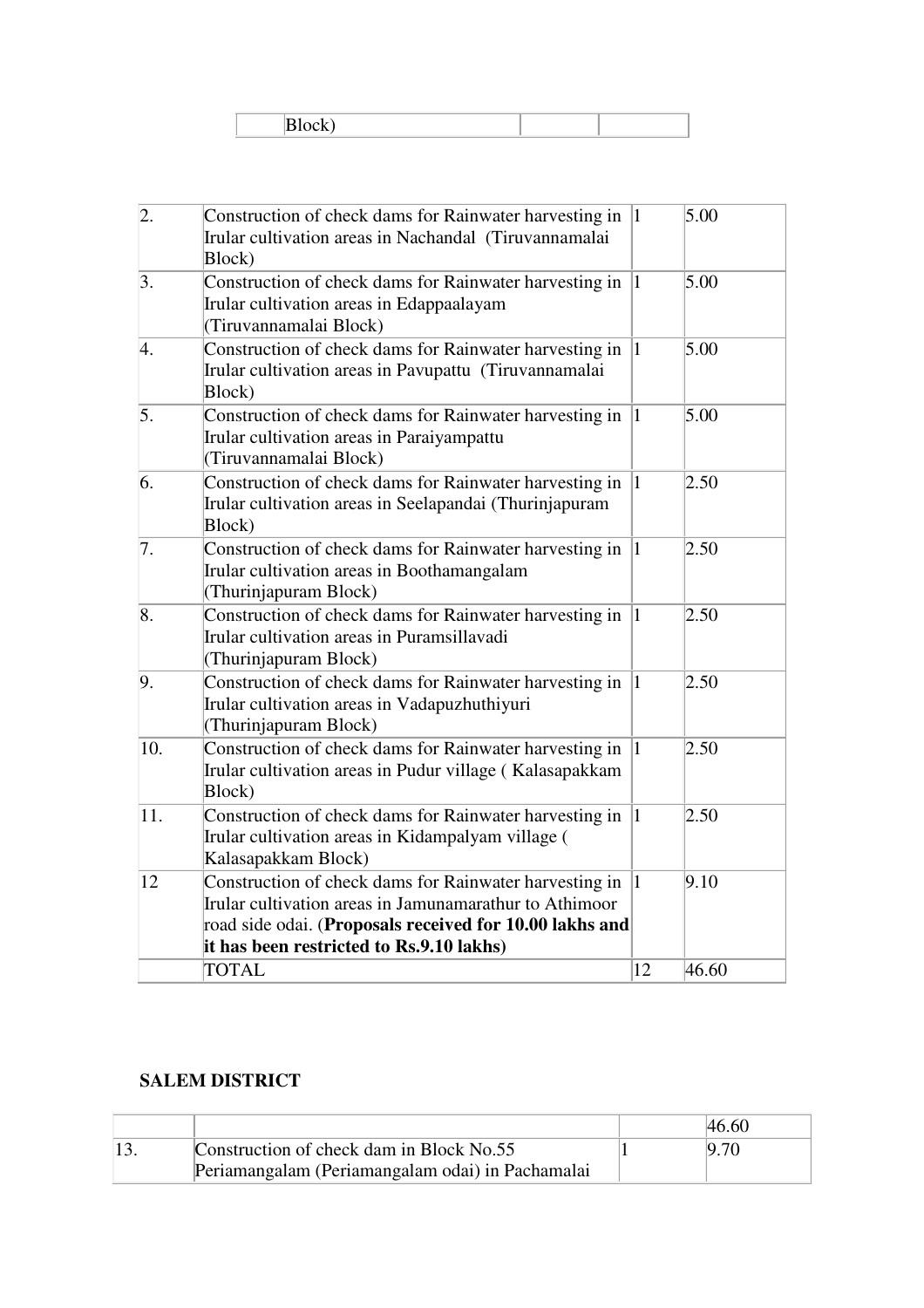| village of Gangavalli Taluk, Salem District.       |    |       |
|----------------------------------------------------|----|-------|
| Construction of check dam in Block No.55 Periam    |    | 9.70  |
| angalam (Kuthirai pallam) in Pachamalai village of |    |       |
| Gangavalli Taluk, Salem District                   |    |       |
| <b>TOTAL</b>                                       | 14 | 66.00 |

# **II. Construction of houses in ITDP Areas (Rs.36,500/- per house)**

| SI. | District | Details of the Scheme Physical Amount |        |
|-----|----------|---------------------------------------|--------|
| No. |          |                                       | (Rs.in |
|     |          |                                       | lakhs) |
|     | Salem    | Construction of                       | 18.615 |
|     |          | houses                                |        |
|     |          | <b>TOTAL</b>                          | 18.615 |

## **ABSTRACT**

| Sl.No. Details of the       | Physical | Amount        |
|-----------------------------|----------|---------------|
| scheme                      |          | (Rs.in lakhs) |
| Minor Irrigation<br>Schemes | 14       | 66.000        |
| Housing Schemes             | 51       | 18.615        |
| TOTAL                       | 65       | 84.615        |

## **ANNEXURE.II** - **SCHEMES TO BE IMPLEMENTED BY MANAGING DIRECTOR, TAHDCO.**

# **TRICHY DISTRICT**

|                  | Sl. Name of          |               |                    |                         |           |
|------------------|----------------------|---------------|--------------------|-------------------------|-----------|
|                  | the                  |               |                    |                         |           |
|                  | No Panchayat         | Place         |                    | Details Physical Amount |           |
|                  | Union                |               | of the             |                         |           |
|                  |                      |               | Scheme             |                         | Rs.       |
| 1.               | Thuraiyur            | Poonaatchi-   | Road $1 \vert 1$   |                         | 14,00,000 |
|                  | Pachamalai Moolakadu |               | $\frac{1}{2}$ K.M. |                         |           |
| $\overline{2}$ . |                      | Poonatchi to  | <b>Bridge</b>      |                         | 1,10,000  |
|                  |                      | Thannerpandal |                    |                         |           |
|                  |                      |               |                    |                         | 15,10,000 |

# ERODE DISTRICT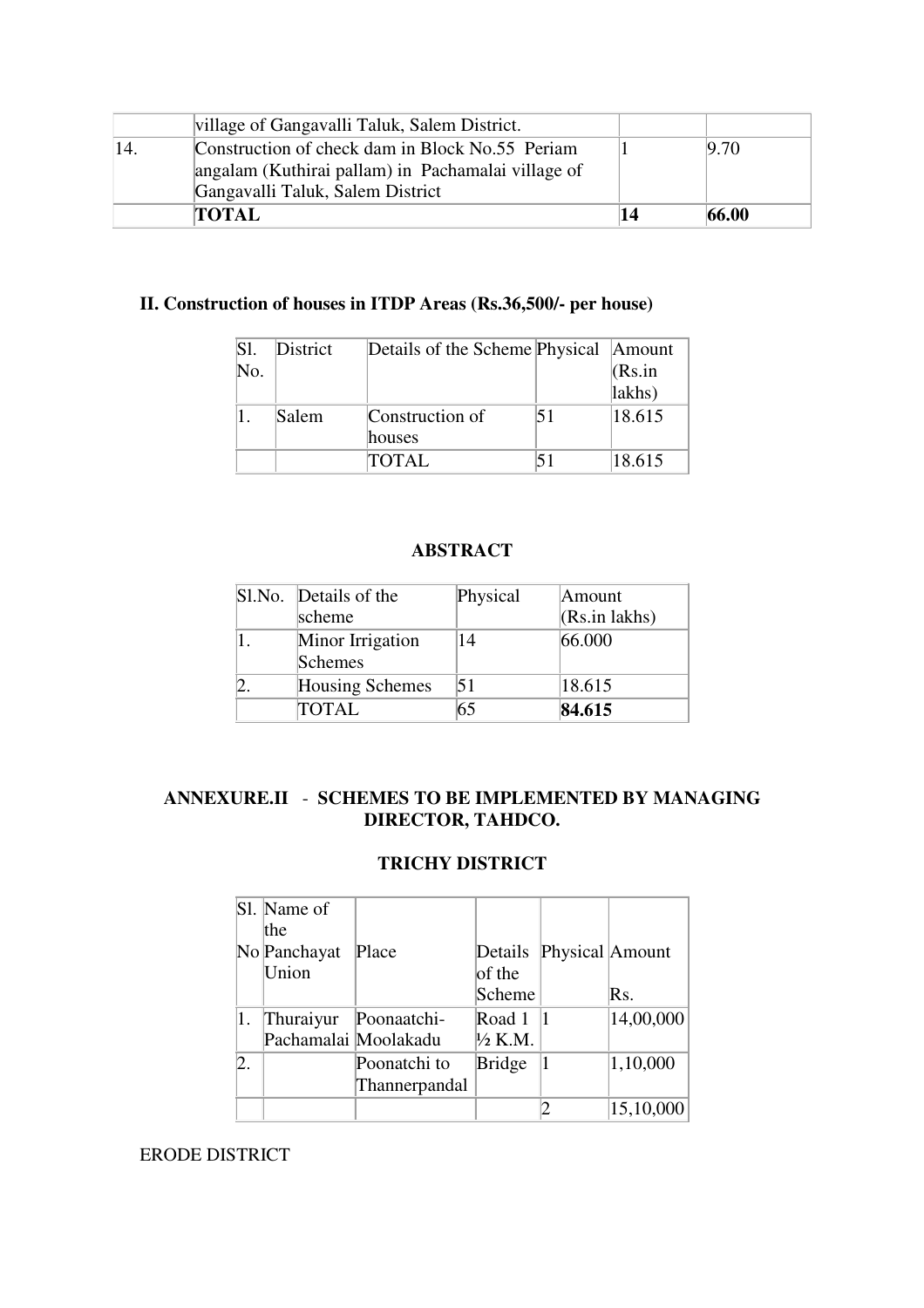|             | Name of Name of     | Name of         | Details  |           | Physical Financial |
|-------------|---------------------|-----------------|----------|-----------|--------------------|
| the         | the                 | the             | of works |           |                    |
| Hamlet      | Panchayat Panchayat |                 |          |           | (Rs.)              |
|             |                     | Union           |          |           |                    |
| Jorai       | Gindri              | Sathya-         | Street-  |           | 70,000/-           |
| Thotti      |                     |                 |          |           |                    |
|             |                     | mangalam Lights |          |           |                    |
| and         |                     |                 |          |           |                    |
| Kovilur     |                     |                 |          |           |                    |
| Thooda Peru |                     | Thookka         | Cause    | 2         | 5,99,000/-         |
|             |                     | Naicken         | way      |           |                    |
| gonbal      | mugai               |                 |          |           |                    |
|             |                     | Palayam         |          |           |                    |
|             |                     |                 | TOTAL    | $\vert 9$ | $ 6,69,000$ /-     |

#### **ABSTRACT**

| Sl.No. Details of the Scheme Name of the Amount (Rs.) |             |                   |
|-------------------------------------------------------|-------------|-------------------|
|                                                       | Area        |                   |
| Trichy                                                | <b>ITDP</b> | $ 15, 10, 000$ /- |
| Erode                                                 | ITDP        | 6,69,000/         |
| <b>TOTAL</b>                                          |             | $ 21,79,000$ /-   |

**(Rs. in lakhs)** 

| <b>Annexure I</b>  | $-84.615$ |
|--------------------|-----------|
| Annexure.II        | $-21.790$ |
| <b>Grand Total</b> | - 106.405 |

8. The expenditure sanctioned in para 7 above shall be debited to the following Head of Account :-

"2225 Welfare of Scheduled caste, Scheduled Tribes and other Backward Classes-02 Welfare of Scheduled Tribes – 796 Tribal area Sub Plan Schemes in the Tenth Five Year Plan – III. Centrally Sponsored – SA. Development of Primitive Tribes (Funds released by the Government of India under Article 275(1) of the Constitution of India – 09 – Grants-in-aid – 03 – Grants for specific Schemes. (DPC 2225 02 796 SA 0939).

9. The Commissioner of Tribal Welfare is authorised to draw and disburse the amount of Rs.84.615 lakhs out of the sanctioned amount in para 7 above to the Collectors of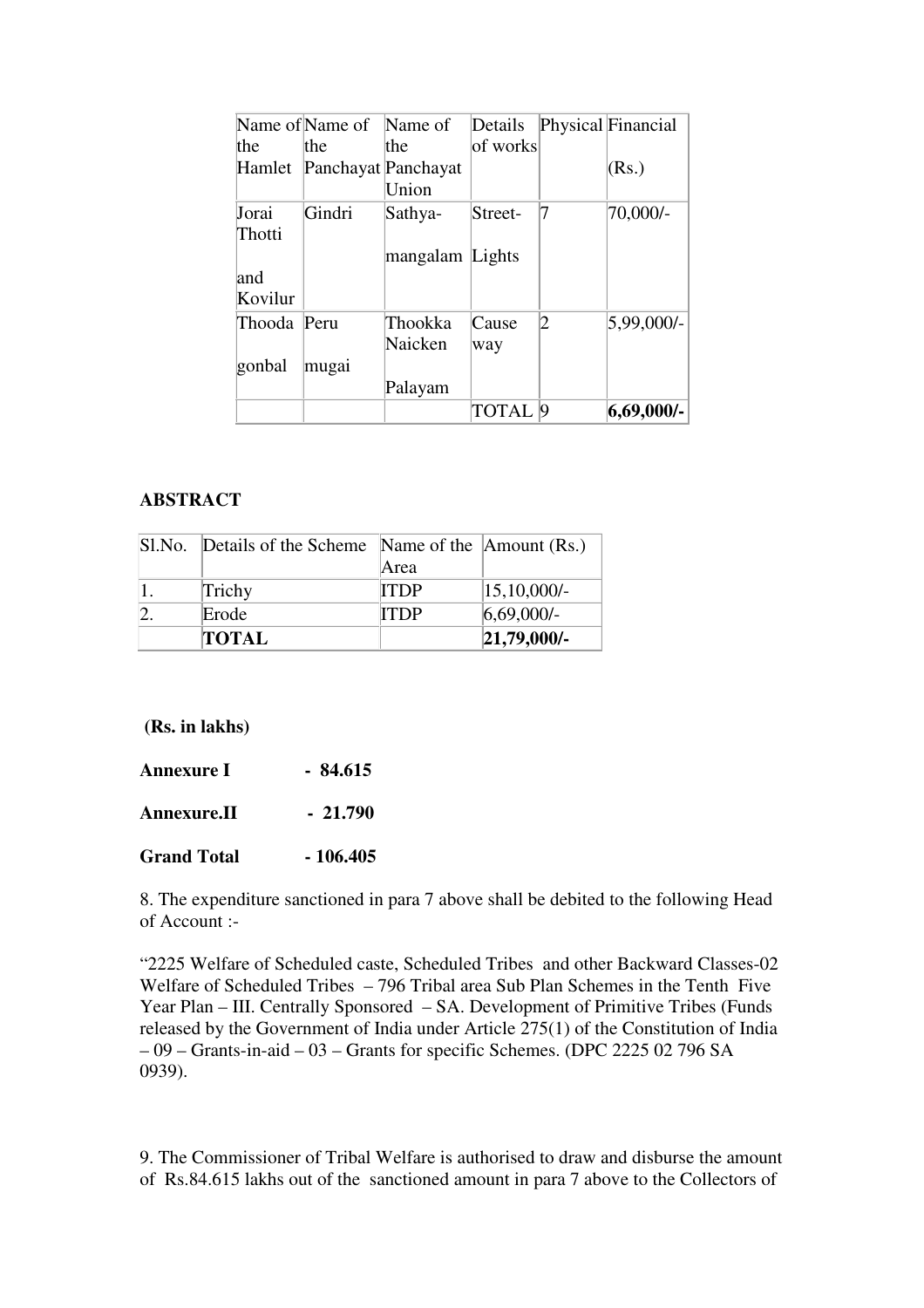Thiruvannamalai and Salem Districts in respect of the schemes implemented by the Commissioner of Tribal Welfare and a sum of Rs.21.790 lakhs to the Managing Director, TAHDCO in respect of the schemes to be implemented by TAHDCO.

10. The Collectors of Thiruvannamalai, Salem, Trichy and Erode Districts are requested to send the progress of the Schemes along with expenditure incurred and Utilisation Certificate for the amount sanctioned in para 7 above on or before September 2007 to the Commissioner of Tribal Welfare, who shall be the overall monitoring authority for the scheme. The works shall be executed and reviewed properly and a monthly progress report about the implementation of the scheme, should also be sent to the Government in Adi Dravidar and Tribal Welfare (MEC) Department periodically for review.

11 The Managing Director, TAHDCO is also requested to send the progress of the schemes implemented by him along with expenditure incurred and Utilization Certificate for the amount sanctioned to him.

12. This Order issues with the concurrence of Finance Department vide its U.O.No.101/ADS(GV)/07, Dated 30.3.2007

(BY ORDER OF THE GOVERNOR)

# **P.A. RAMIAH,**

#### **SECRETARY TO GOVERNMENT**

To

The Commissioner of Tribal Welfare, Chennai-5.

The Managing Director, TAHDCO, Thirumangalam, Chennai.101.

The Collector, Thiruvannamalai, Salem, Erode and Trichy Districts.

The District Adi Dravidar and Tribal Welfare Officers, Thiruvannamalai, Erode and Trichy Districts.

The District Managers, TAHDCO, Trichy and Erode districts.

The Accountant General, Chennai-18/35/6.

The Pay & Accounts Officer, Chennai – 600 005.

The Secretary,Government of India, Ministry of Tribal Affairs, Shasthri Bhavan, New Delhi – 110 001

The Director, Ministry of Tribal Affairs, Government of India, NEW DELHI-110 001.

## **Copy to;-**

The Finance (SW)/BG II Department, Chennai-9.

The Planning Development and Special Initiative DepartmentChennai-9 Adi Dravidar and Tribal Welfare( OP I /MEC. Chennai-9. The Personal Assistant to Minister (Adi Dravidar Welfare), Chenni-9.